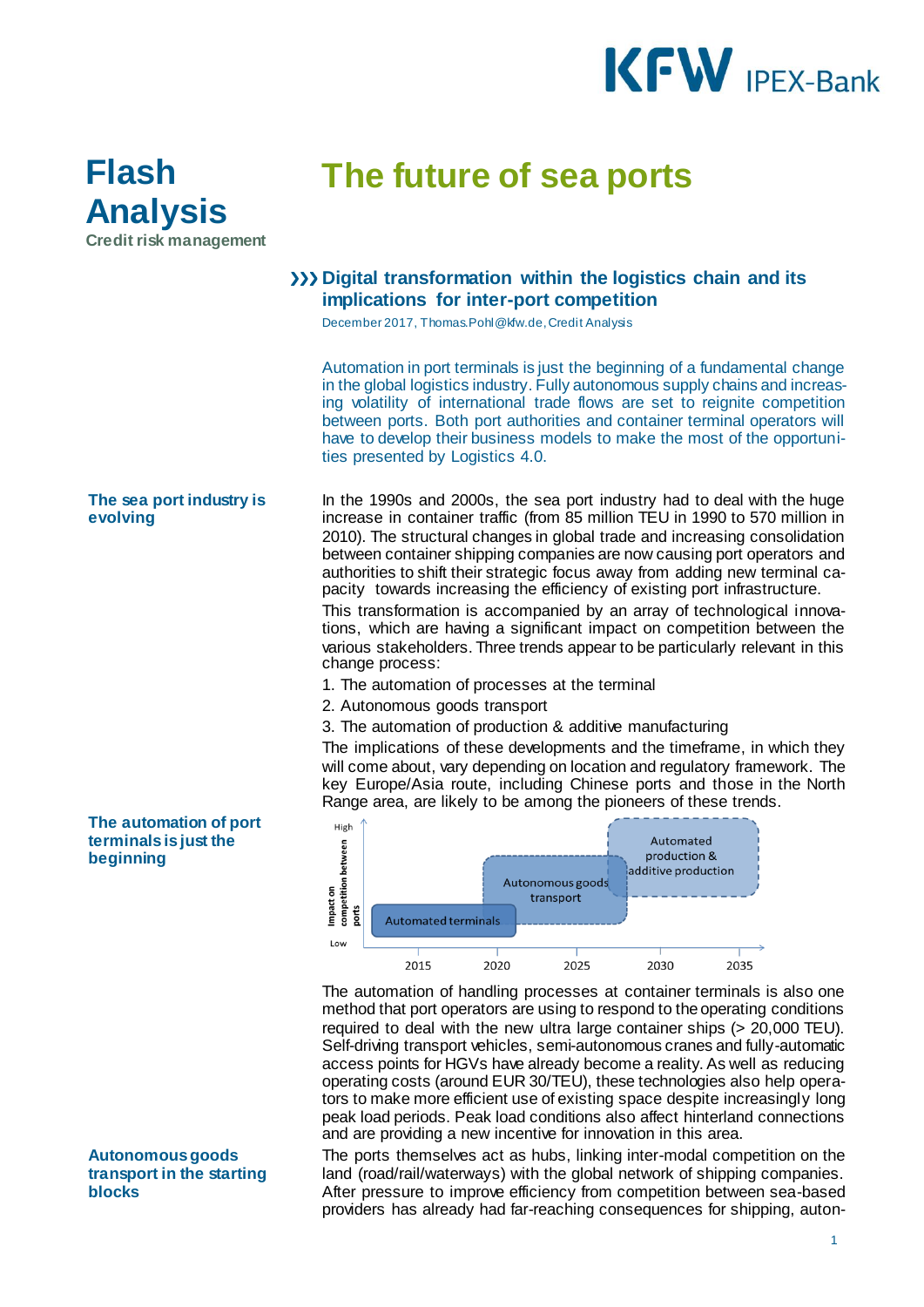

transportatio

**Connected container trucks** 

Monitor in real-time &

analyze to support better

vehicle, driver, operations &

regulations management

Delivery

omous mobility is set to revolutionise goods transport on land. The majority of technical hurdles have already been cleared and, depending on the regulations in place, this technology could reduce transport costs throughout the entire supply chain by up to 30 %. This saving is an order of magnitude higher than the savings achieved by an automated terminal. Such a quantum leap forwards is also changing competition between the various ports.

Ocear

transportation

**Connected ships** 

Real-time monitoring, operations and

availability optimization integrated

with key stakeholders

Unloading

#### **Ports as a hub in the autonomous logistics chain**



#### **Automated production is changing value creation chains**

**Volatility of trade flows is set to increase**

**The future of sea ports: From infrastructure to an integrated logistics system and attractive ecosystem**



Loading

Cargo<br>Owner

transportation

**Connected ports** 

Digitally-enabled port

synchronization, import

planning, resource and

When it comes to deciding which ports to use for handling various trade flows, forwarding agents and shipping companies look primarily at the total costs of the transport chain. As a result, each port has its own catchment area, within which the port forms the most efficient hub for the flow of goods. The huge shift of cost structures in the hinterland transport will result in a rearrangement of these "captive areas" surrounding the ports. With its high density of ports in the North Range area and Mediterranean, Europe in particular is expected to experience significant shifts in market shares between different ports.

While autonomous goods transport is merely waiting for the right underlying regulatory conditions, the effects that automated manufacturing and datadriven logistic management will have on the future of sea ports are more difficult to forecast.

The global gap between labor costs was one of the main driving forces behind the breakdown of the value chain and the resulting global expansion of trade. However, the increasing integration of robotic technology into the production process is eroding the role of wages in production. This may have a negative impact on global trade volumes and pose a threat to some ports' sustainability in the future.

However, it is quite certain that the dynamism of technical innovations will increase volatility in supply chains. While global labor cost differences are changing slowly and therefore are easier to forecast, technological breakthroughs in robotics can have a sudden impact on production facilities and the competitiveness of industry clusters. This volatility poses a particular risk to ports that are primarily geared towards exports and have very little diversity in the goods they handle.

Increasing competition in hinterland areas and rising volatility in trade flows represent major challenges to ports and terminal operators, whose business models are typically based on stability. Careful analysis of the sustainability of port projects is also becoming increasingly important to investors in their effort to tackle the risks resulting from the changes.